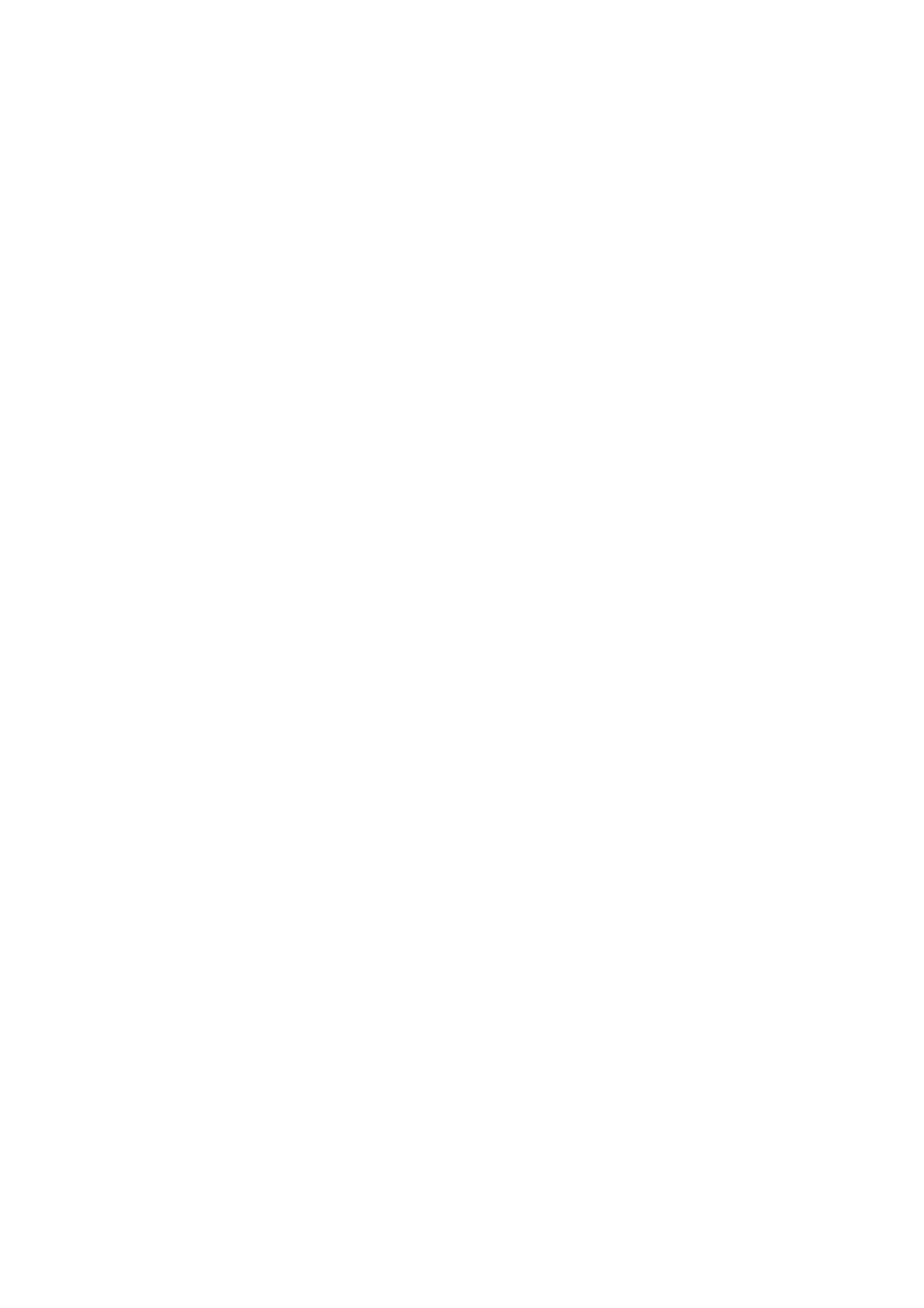# **NO. 1 OF 2013**

# **NATIONAL GOVERNMENT CO-ORDINATION ACT**

## ARRANGEMENT OF SECTIONS

#### PART I – PRELIMINARY

#### *Section*

- 1. Short title and commencement.
- 2. Interpretation.
- 3. Object of the Act.
- 4. Guiding principles.
- 5. Accessibility of national government service.
- 6. Powers of the President and Governor remain unaffected.

### PART II – NATIONAL GOVERNMENT CO-ORDINATION FRAMEWORK

- 7. Powers of the President in co-ordination of national government functions.
- 8. The Office of the President.
- 9. The Cabinet.
- 10. Individual and collective responsibility of the Cabinet Secretaries.
- 11. Cabinet office.
- 12. Principal Secretaries.
- 13. Powers of the President to establish committees.
- 14. Service delivery co-ordination units.

PART III – APPOINTMENT, ROLES AND RESPONSIBILITIES OF NATIONAL GOVERNMENT ADMINISTRATIVE OFFICERS

- 15. Recruitment and appointment of the national government administrative officers.
- 16. Powers of a national government administrative officer.
- 17. Functions of national government administrative officers.
- 18. Scheme of service for administrative officers.

# PART IV – COLLABORATION AND DISPUTE RESOLUTION BETWEEN THE NATIONAL AND COUNTY GOVERNMENTS ON ISSUES OF APPARENT CONCURRENT MANDATE

19. Constitution of mediation team.

## PART V – MISCELLANEOUS PROVISIONS

- 20. Savings and transfer of staff.
- 21. Transfer of assets, etc.
- 22. Protection from personal liability.
- 23. Regulations.
- 24. Amendment to Act No. 17 of 2012.
- 25. Repeal of Act No. 3 of 2009.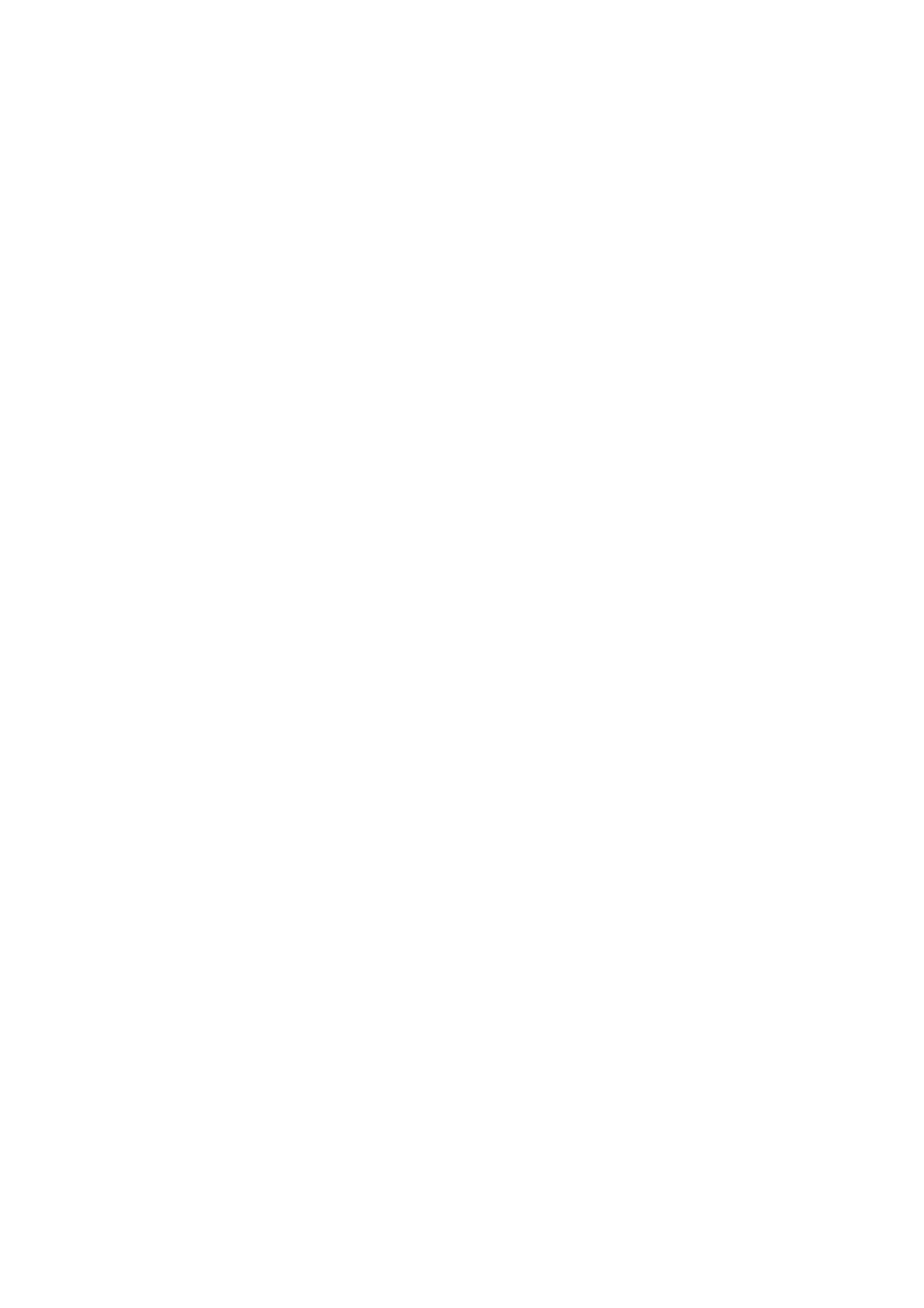# **NO. 1 OF 2013**

## **NATIONAL GOVERNMENT CO-ORDINATION ACT**

#### [*Date of assent: 14th January, 2013*.]

[*Date of commencement: See Section 1*.]

**An Act of Parliament to establish an administrative and institutional framework for co-ordination of national government functions at the national and county levels of governance; to give effect to Articles 131(1) (b) and 132 (3)(b) of the Constitution and for connected purposes**

#### [Act No. 1 of 2013.]

#### PART I – PRELIMINARY

#### **1. Short title and commencement**

This Act may be cited as the National Government Co-ordination Act, 2013 and shall come into force upon the announcement of the results of the first general elections under the Constitution.

#### **2. Interpretation**

(1) In this Act, unless the context otherwise requires—

**"Cabinet Secretary"** means the Cabinet Secretary responsible for matters relating to the co-ordination of national government functions;

**"county"** means any one of the counties into which the territory of Kenya is divided as specified in the First Schedule to the Constitution;

**"national government administrative officer"** means an officer recruited and appointed as such under section 15;

**"national government function"** means a function assigned by the Constitution, this Act or any other law to the executive arm of government;

**"Principal Secretary"** means a Principal Secretary appointed under Article 155 of the Constitution.

(2) Despite subsection (1), until after the first general elections under the Constitution, references in this Act to the expression "Cabinet Secretary" shall be construed to mean "Minister".

#### **3. Object of the Act**

The object of this Act is to—

- (a) facilitate the exercise of executive authority pursuant to Articles 131(1) (b) and 132(3)(b) and (c) of the Constitution;
- (b) provide for the effective co-ordination and administration of the national government functions prescribed in the Constitution, this Act or any other written law; and
- (c) provide for the establishment of an administrative and institutional framework at the national, county and decentralised units to ensure access to national government services in all parts of the Republic.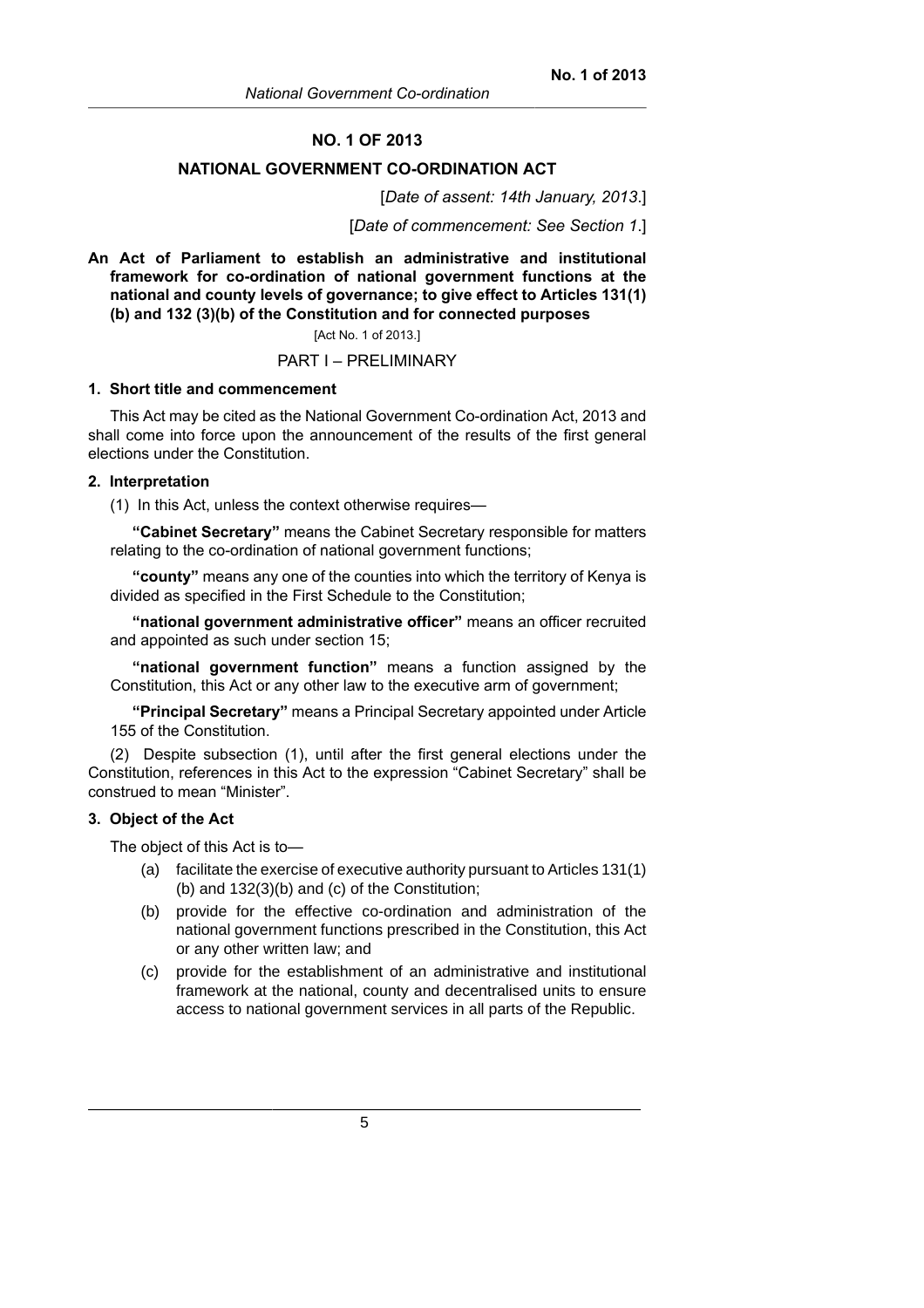## **4. Guiding principles**

In fulfilling its mandate, the national government shall act in accordance with the national values and principles of the Constitution in particular, those set out in Articles 10, 189, 201(d) and 232.

## **5. Accessibility of national government service**

The national government shall ensure reasonable access to its services in all parts of the Republic, so far as it is appropriate to do so having regard to the nature of the service pursuant to Article 6(3) of the Constitution.

# **6. Powers of the President and Governor remain unaffected**

Nothing in this Act shall be construed to—

- (a) limit the powers of the President under Articles 131(1)(b) and 132(3) (b) and (4)(a) of the Constitution;
- (b) affect the co-ordination of county government functions as provided for under the Constitution or any other written law; or
- (c) limit the powers of the county governor as conferred under the Constitution or any other written law.

PART II – NATIONAL GOVERNMENT CO-ORDINATION FRAMEWORK

# **7. Powers of the President in co-ordination of national government functions**

(1) Pursuant to Articles 131(1)(b) and 132(3)(b) of the Constitution, the President may, for purposes of directing and co-ordinating the functions of the national government departments—

- (a) assign, through the respective Cabinet Secretary the responsibility of discharging any function of the national executive to any person in accordance with the Constitution, this Act or any other written law; and
- (b) require a person, to whom responsibility is assigned under paragraph (a) to prepare and submit a report on any matter.

(2) Without prejudice to subsection (1), the President shall use the following framework for the co-ordination of the national executive functions—

- (a) the Office of the President;
- (b) the Cabinet;
- (c) the Cabinet office; and
- (d) the co-ordination committees as may be necessary.

# **8. The Office of the President**

(1) Pursuant to Article 132(3)(b) of the Constitution, the President shall be responsible for the co-ordination of functions of Ministries, State and government departments.

(2) For purposes of co-ordination of national government functions under the Constitution, this Act or any other written law, the Office of the President shall have such number of National Government Administrative Officers as shall be necessary for the effective and efficient co-ordination of national government functions.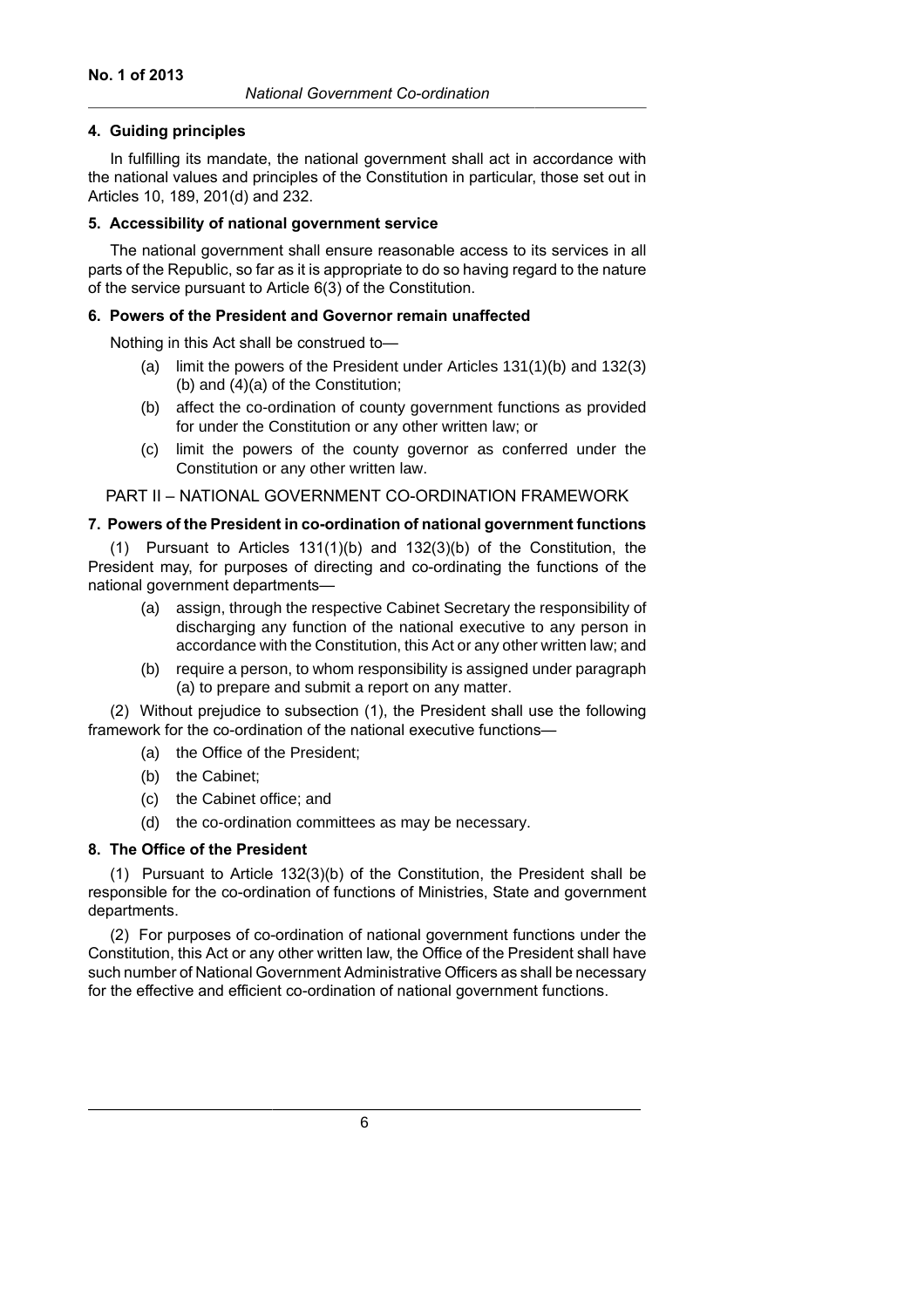### **9. The Cabinet**

(1) Pursuant to Articles 153 of the Constitution, the Cabinet shall coordinate the functions of the national government at the national level.

(2) The Cabinet Secretaries shall be accountable individually and collectively, to the President for the exercise of their powers and the performance of their functions.

(3) A Cabinet Secretary shall be responsible for policy formulation and guidance and, where required, implementation of the policy in respect of the respective Ministry, State departments or agencies under him or her.

(4) A Cabinet secretary shall be the link between the State department and the President or Parliament as the case may be.

### **10. Individual and collective responsibility of the Cabinet Secretaries**

(1) Each Cabinet Secretary shall be responsible for the functions assigned to him or her by the President, the Constitution, this Act, or any other written law.

(2) Collective responsibility of the Cabinet referred to under Article 153(2) of the Constitution means that all decisions of the Cabinet are binding on all Cabinet Secretaries.

#### **11. Cabinet office**

(1) The Cabinet office referred to under Article 154(3)(a) of the Constitution shall be headed by the Secretary to the Cabinet.

(2) In the discharge of the functions of the Cabinet, the Cabinet office shall offer secretariat and support services to the Cabinet.

(3) The Public Service Commission shall recruit and appoint such number of public officers as the Secretary to the Cabinet may require for the effective and efficient discharge of the functions of the office.

(4) The Cabinet office shall perform such other functions as may be assigned to it by the President or the Cabinet.

#### **12. Principal Secretaries**

(1) Pursuant to Article 155(2) of the Constitution, each Principal Secretary shall be responsible for the administration of a State department.

(2) Pursuant to Article 155(3) of the Constitution, the President may appoint such number of Principal Secretaries as may be necessary for the effective discharge of the national government functions.

### **13. Powers of the President to establish committees**

(1) The President shall establish such committees of Principal Secretaries and such other committees or mechanisms as may be necessary for the effective coordination of the national government functions under the Constitution, this Act or any other written law.

(2) The President, through the Cabinet Secretary, may decentralize, to the extent necessary, the mechanisms or committees referred to under subsection (1).

(3) The Cabinet Secretary may, with the approval of the President, make regulations to give effect to this section.

(4) The President may assign such functions, as he or she considers necessary to the committees established under this section.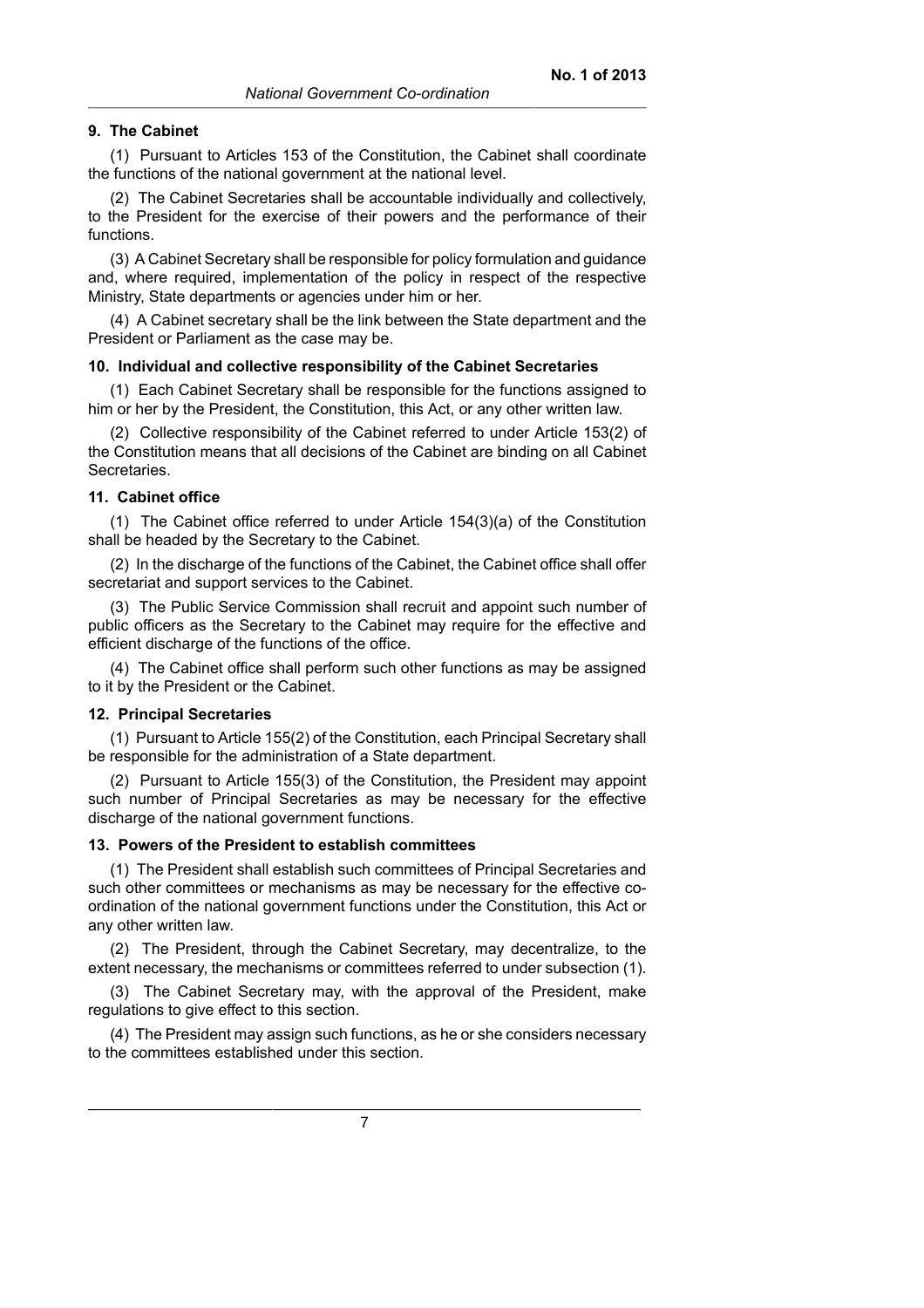(5) The committees established under this section shall have all the necessary powers for the proper performance of their functions under this Act or any other written law.

### **14. Service delivery co-ordination units**

(1) The Cabinet Secretary may, with the approval of the President and by a notice in the *Gazette*, establish national government service delivery co-ordination units.

(2) In establishing the national government service delivery co-ordination units, the Cabinet Secretary shall accord and respect the county government decentralised units established under section 48 of the County Government Act (No. 17 of 2012).

(3) Where a county government has not decentralised its units pursuant to section 48(1)(e) of the County Government Act, 2012, the national government may, where necessary, establish its own service delivery co-ordination units for purposes of co-ordination of national government functions.

(4) For purposes of this section, the locations and sub-locations in existence immediately before the commencement of this Act shall continue to exist as national government service delivery units.

(5) The national government service delivery co-ordination units established under this section shall be headed by national government administrative officers appointed under section 15.

# PART III – APPOINTMENT, ROLES AND RESPONSIBILITIES OF NATIONAL GOVERNMENT ADMINISTRATIVE OFFICERS

# **15. Recruitment and appointment of the national government administrative officers**

(1) In accordance with the national government functions under the Constitution, this Act or any other written law, the Public Service Commission shall, in consultation with the Cabinet Secretary, recruit and appoint national government administrative officers to co-ordinate national government functions and to perform such other functions as may be assigned to them under this Act or any other law.

(2) Pursuant to subsection (1), the Public Service Commission shall appoint—

- (a) a county commissioner in respect of every county;
- (b) a deputy county commissioner in respect of every sub-county;
- (c) an assistant county commissioner in respect of every ward;
- (d) a chief in respect of every location;
- (e) an assistant chief in respect of every sub-location; and
- (f) any other national government administrative officer in respect of a service delivery unit established under section 14.

#### **16. Powers of a national government administrative officer**

Subject to the Constitution, this Act or any other written law, a national government administrative officer appointed under this Act shall have all the powers necessary for the proper performance of the functions under this Act or any other written law.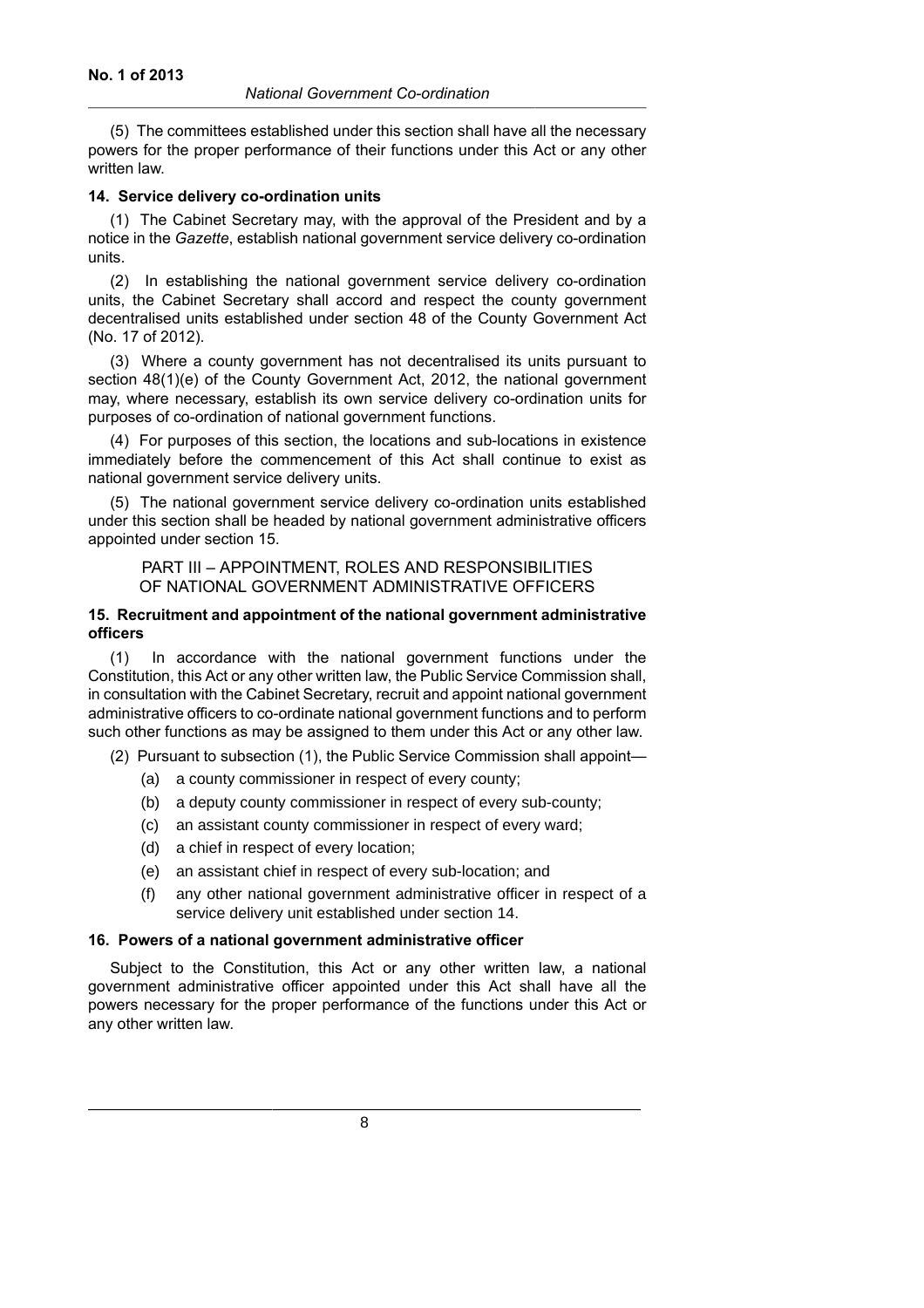#### **17. Functions of national government administrative officers**

Subject to the Constitution, this Act or any other written law, a national government administrative officer appointed under section 15, shall be responsible for the co-ordination of national government functions as set out in the Constitution, this Act and any other written law at the county level and other decentralised units as far as may be necessary.

#### **18. Scheme of service for administrative officers**

The Cabinet Secretary shall, on the recommendation of the Public Service Commission, prescribe a scheme of service for national government administrative officers.

PART IV – COLLABORATION AND DISPUTE RESOLUTION BETWEEN THE NATIONAL AND COUNTY GOVERNMENTS ON ISSUES OF APPARENT CONCURRENT MANDATE

#### **19. Constitution of mediation team**

(1) Where a dispute arises as to the mandate or powers of any of the officers, or roles of respective officers of the county governments and those of the national Government, a mediation team shall be constituted to deal with the dispute.

(2) The mediation team constituted under subsection (1) shall consist of two eminent persons appointed by the Governor and two eminent persons appointed by the Cabinet Secretary for the time being responsible for national government co-ordination.

(3) The mediation team shall be guided by the constitutional principles and the respective constitutional mandates of each respective government.

(4) The mediation team shall undertake and finalize its task within a period of fourteen days.

(5) Should the mediation team fail to resolve the dispute within the stipulated time, the matter may be referred to the Summit under the Inter-Governmental Relations Act, 2012 (No. 2 of 2012) for resolution.

#### PART V – MISCELLANEOUS PROVISIONS

#### **20. Savings and transfer of staff**

Subject to this Act, a public officer who immediately before the commencement of this Act was serving as a chief, assistant chief or an administrative officer shall be deemed to be a national government administrative officer appointed under this Act.

(2) Subject to this Act, a person who immediately before the commencement of this Act was serving as an employee of the system of government known as provincial administration shall be redeployed in the public service.